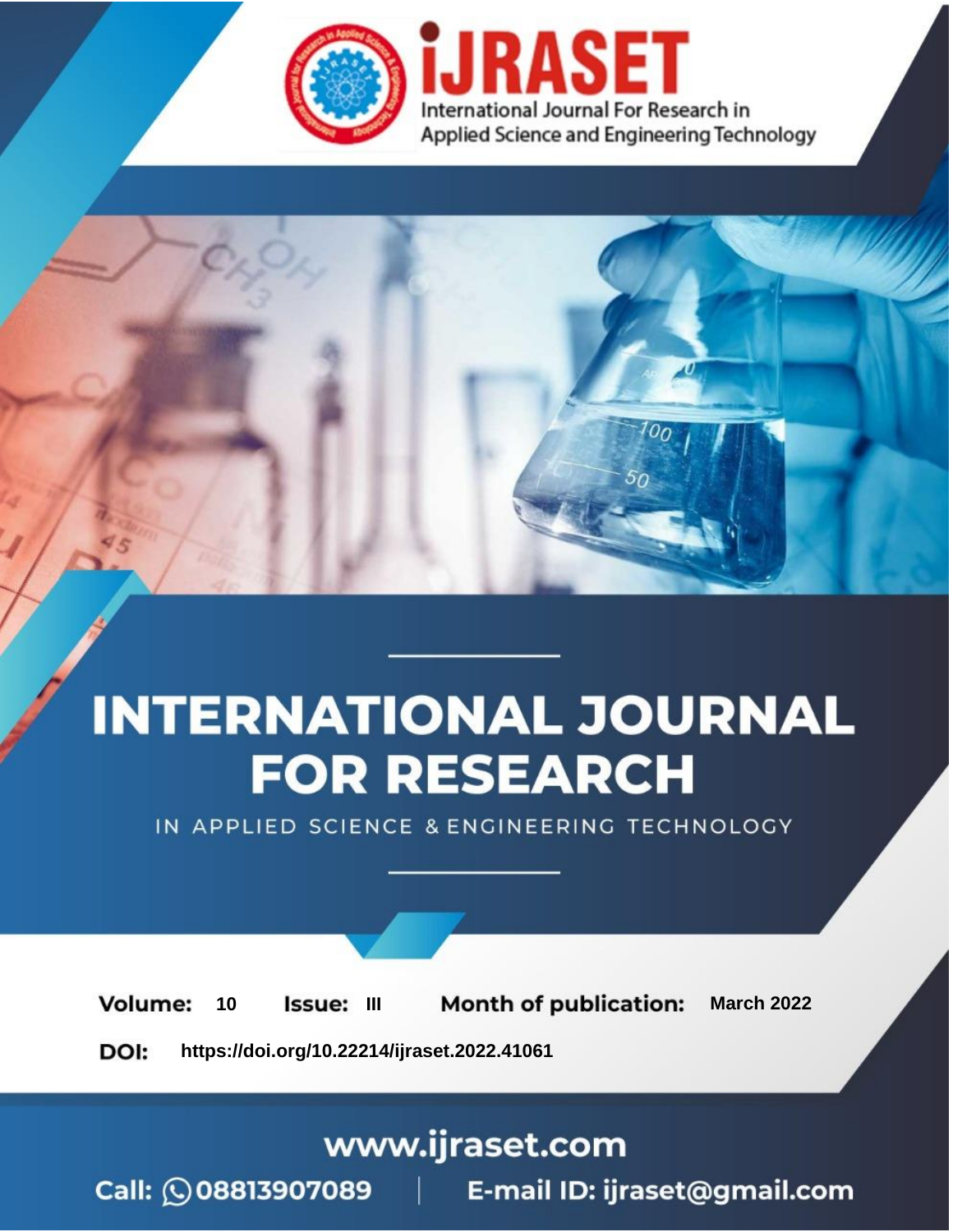

### **Review Paper Identify Citizens Receiving Multiple Benefits like Pensions under Different Schemes of the Centre and State**

Mr. Amik Patel<sup>1</sup>, Prof. S.B Rathod<sup>2</sup>

*<sup>1</sup> PG Scholar, <sup>2</sup> Professor, Computer Science & Engineering, Sipna College Of Engineering And Technology, Amravati, Maharashtra, INDIA*

*Abstract: In this paper we describe a deployed recommender system to predict insurance products for new and existing beneficiary. Our main objective is to provide our customers individual suggestions depend upon what other similar people have same portfolios, in order to make sure they were adequately covered for their needs. Our system uses customer behavior in addition to customer portfolio data. Since the number of probable products is relatively small, as compared to other suggested domains, and missing data is relatively frequent, so we decide to use Bayesian Networks for designing our system. Experimental results show advantages of using probabilistic graphical models over the widely used low-rank matrix factorization model for the insurance domain.*

*Keywords: Recommender systems; Bayesian Networks; Insurance domain; Structure Learning; Deployed system*

#### **I. INTRODUCTION**

In this paper we predict relevant insurance products for our beneficiary based on what other same people with similar structures have. We want to predict this for both of our existing & prospective customer base. Due to the shifting nature of how people choose to buy insurance, we cannot assume that customers will always have or take time to meet with agents for this purpose. The shuffling knowledge level of each agent for different products cans also influence the customer experience. The current version of the recommender system hopes to aid our brokers in order for providing value to our customers by generating recommendations based on customer portfolio data, and then allowing agents to act on these recommendations as they see. The human interaction aspect is relied on for the best possible experience for the customer. Future versions of the system will allow for direct customer interaction & offers.

#### **II. LITERATURE SURVEY**

- *1)* The purpose of the system for this phase is to suggest new product offers for every existing customer. "Cross-sell" means a model recommends a different product line vs. "up-sell" which means a model recommends an additional coverage in the same product line. Both the property and auto models have 3 cross-sell targets/products: for the auto models they are property, umbrella, and life, and for the property models they are auto, umbrella, and life. The recommendation for the two cross-sell targets that have predictions from both the auto and property models is made by combining both predictions in an optimal way.
- *2)* Insurance policy is a contract in which insurer provide the assurance of financial support and security to the insured and his/her dependents in return of some assessed payment. Insurance can broadly classified as general insurance and life insurance. Life insurance further have sub- categories as Term, Unit linked, Endowment, Money back, Whole life, Retirement and Child's Plans Life insurance has achieved tremendous success in all other insurance policy types as no one wants to get family suffered due to financial crisis. The life insurance industry is experiencing a huge content being induced from various insurance companies and their customers in the form of number of companies, plans, features and customers. This exponential growth of digital data over the internet has created requirement of techniques that can manage and organize data efficiently which could result in effective information retrieval on web (Dhuria, S. et al.2016)). Information retrieval should cater the heterogeneity and dynamic nature of data (Suri, P. & Taneja, H., 2010). Life Insurance Recommender extricate the customers from confusion, agent's commissions and personal biases and wrong selection of products which in turn results in suggestions based on personalized requirements.
- *3)* The liberalization of the Indian insurance sector has resulted in a number of insurance companies entering the market. This has led to a plethora of choices both in terms of service providers as well as products to the consumers. With the huge untapped market that still exists, the insurance market in India is expected to increase rapidly. In this paper we attempt to develop a ready reckoner to match the buyer's requirement with the products that the insurance companies are offering. This will aid policyholders and potential investors in comparing the various policies being offered.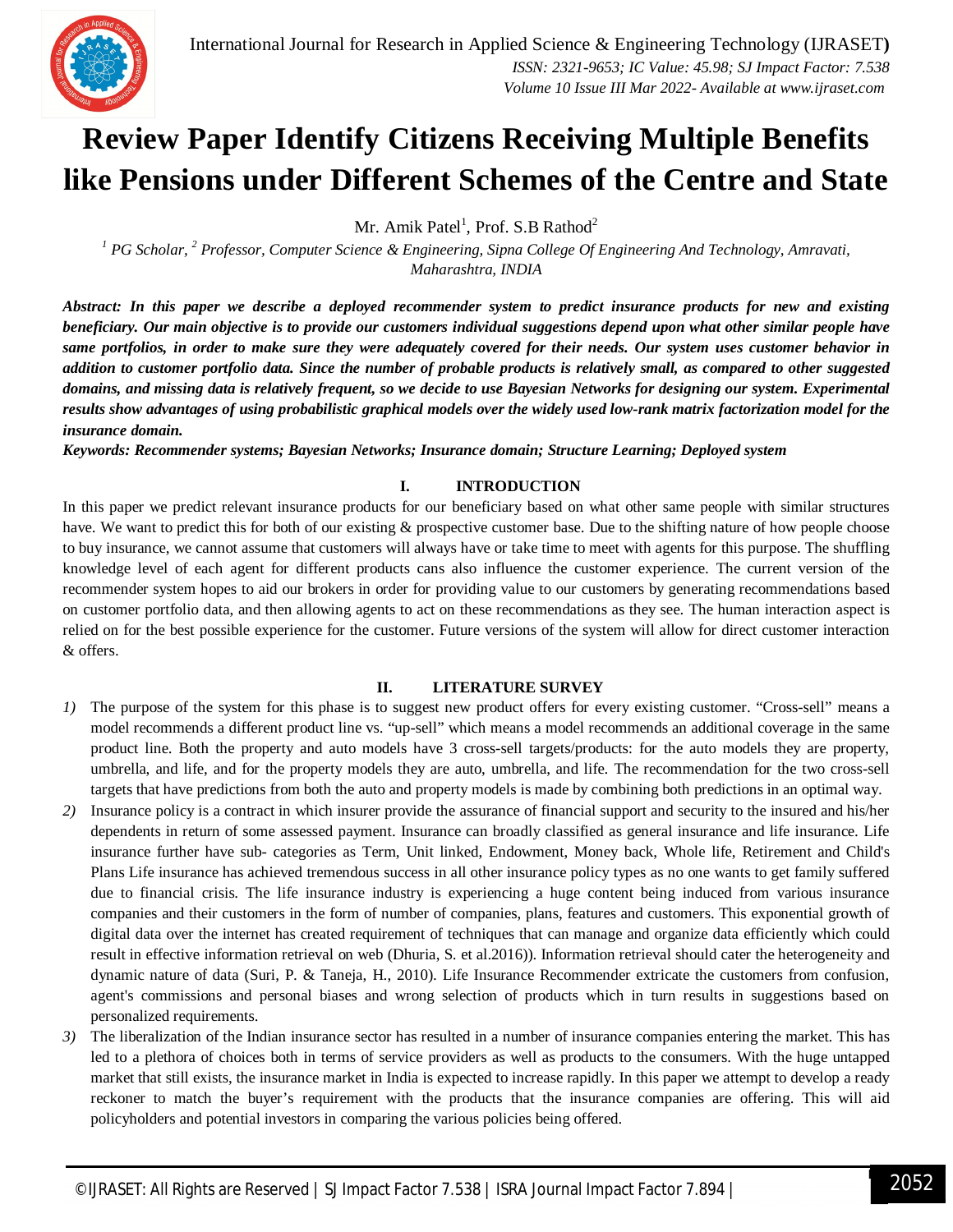

International Journal for Research in Applied Science & Engineering Technology (IJRASET**)**  *ISSN: 2321-9653; IC Value: 45.98; SJ Impact Factor: 7.538 Volume 10 Issue III Mar 2022- Available at www.ijraset.com*

*4)* In this article, the literature related to the descriptors of MCDM has been reviewed comprehensively using academic databases of Web of Science. Following a methodological decision analysis on the whole collected articles, a total of 393 international journal articles published from 2000 to 2014 were reviewed. This article attempts to answer the following questions: (1) which decision-making (DM) techniques have been used?; (2) Which type of study has been conducted on these MCDM techniques?; (3) Which one of the 15 fields (Energy, environment and sustainability, Supply chain management, Material, Quality management, GIS, construction and project management, safety and risk management, manufacturing systems, technology management, operation research and soft computing, strategic management, knowledge management, production management, tourism management and other fields) has further used these MCDM techniques and approaches?; (4) What kinds of MCDM techniques and approaches have been employed in these years based on 15 fields?; (5) Which journal published articles related to these MCDM techniques and approaches?; and (6) In which year, the previous authors published more papers regarding MCDM techniques and approaches based on the 15 fields?.

#### **III. SYSTEM DIAGRAMS**



Fig. scheme recommendation system

#### **IV. CONCLUSION**

Hence we conclude the recommender system which helps the entire customer by uniformly bringing coverage options to make attention of agents so that our customers are adequately covered for their needs. Clearly an agent tailors the recommendation coverage for each customer, but the system helps prompt this action, whereas before there were no prompts for agents. We learned that business rules were very important.

#### **V. ACKNOWLEDGEMENT**

First and foremost, I would like to express my sincere gratitude to my **Prof. S.B. Rathod** who has in the literal sense, guided and supervised me. I am indebted with a deep sense of gratitude for the constant inspiration and valuable guidance throughout the work.

#### **REFERENCES**

- [1] Qazi, M., Fung, G. M., Meissner, K. J., & Fontes, E. R. (2017). An insurance recommendation system using Bayesian networks. RecSys 2017 Proceedings of the 11th ACM Conference on Recommender Systems, 274-278. https://doi.org/10.1145/3109859.3109907
- [2] Asha Rani , Kavita Taneja , Harmunish Taneja Vol.12 No.2 (2021), 1848-1858 Multi Criteria Decision Making (MCDM) based preference elicitation framework for life insurance recommendation system.
- [3] Dutta, G., Basu, S., & John, J. (2010). Development of utility function for life insurance buyers in the Indian market. Journal of the Operational Research Society, 61(4), 585–593. https://doi.org/10.1057/jors.2009.26
- [4] Mardani, A., Jusoh, A., Nor, K. M. D., Khalifah, Z., Zakwan, N., & Valipour, A. (2015). Multiple criteria decision-making techniques and their applications A review of the literature from 2000 to 2014. Economic Research-Ekonomska Istrazivanja , 28(1), 516–571. https://doi.org/10.1080/1331677X.2015.1075139
- [5] Bayesialab. http://www.bayesia.com/. Versions: 5.4.3 & 6.0.2; Accessed: 1-Feb2017.
- [6] IMC software. http://bigdata.ices.utexas.edu/software/ inductive-matrix-completion/. Online; Accessed 1-Feb-2017.
- [7] Netica application. https://www.norsys.com/netica.html. Accessed: 1-Feb-2017.
- [8] J. S. Breese, D. Heckerman, and C. Kadie. Empirical analysis of predictive algorithms for collaborative ltering. In Proceedings of the Fourteenth Conference on Uncertainty in Articial Intelligence, UAI'98, pages 43–52, San Francisco, CA, USA, 1998. Morgan Kaufmann Publishers Inc.
- [9] H.-T. Cheng, L. Koc, J. Harmsen, T. Shaked, T. Chandra, H. Aradhye, G. Anderson, G. Corrado, W. Chai, M. Ispir, R. Anil, Z. Haque, L. Hong, V. Jain, X. Liu, and H. Shah. Wide and deep learning for recommender systems. arXiv:1606.07792, 2016.
- [10] T. Fawcett. An introduction to roc analysis. Pattern Recogn. Lett., 27(8):861–874, June 2006.
- [11] A. Felfernig and A. Kiener. Knowledge-based interactive selling of financial services with fsadvisor. In Proceedings of the 17th Conference on Innovative Applications of Artifcial Intelligence - Volume 3, IAAI'05, pages 1475–1482. AAAI Press, 2005.
- [12] A. Gupta and A. Jain. Life insurance recommender system based on association rule mining and dual clustering method for solving cold-start problem. International Journal of Advanced Research in Computer Science and Software Engineering, 3, Oct 2013.